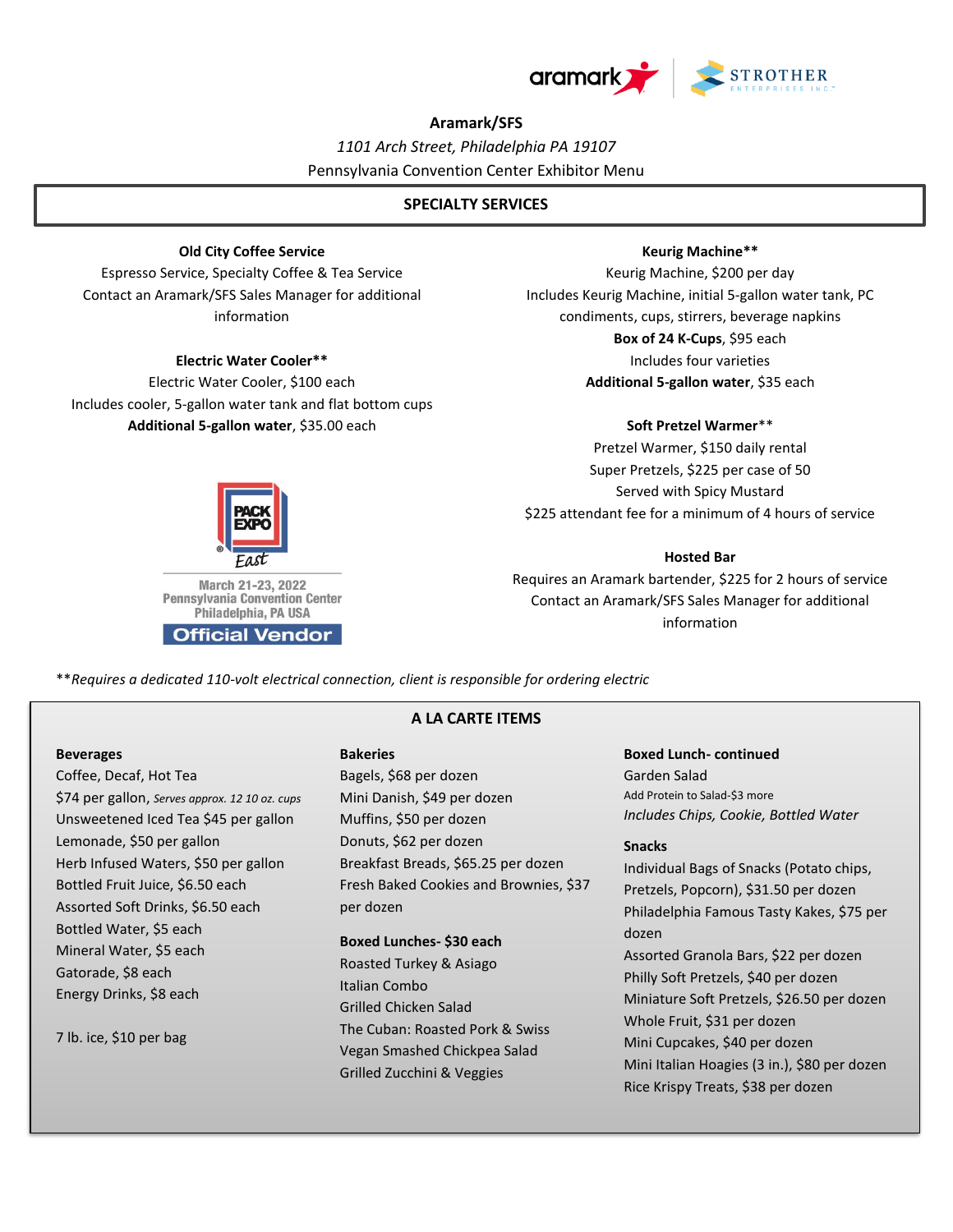# **ORDERING INFORMATION**

### **Ordering**

Our 20-day deadline allows sufficient time to order, plan and prepare all of your food and beverage needs. All orders received after the deadline will be noted as late and will be processed after all on-time ordered have been completed. All original catering orders must be received **20 business days** prior to the first show day, or a 10% late charge will be applied. Changes and/or cancellations must be received **3 business days** prior to the first show day. **No** cancellations may be made after that time. Any changes made with less than 3 business days prior to the first show date will be subject to a 20% late fee. Late changes will also be subject to approval by the Aramark/SFS Sales Department based on availability of product and staff.

## **Payment Policy**

Aramark Corporate Policy requires full payment prior to commencement of services. Additionally, a credit card must be on file for any re-orders made on site- no exceptions. A 3% processing fee will be charged to all credit card charges.

# **Delivery Charge**

A \$45 delivery charge will apply to all original orders subtotaling less than \$100

### **Tax and Service Fee**

All food and beverage pricing is subject to a 23% administrative fee and 8% tax. All equipment charges are subject to an 8% tax only.

#### **Pricing**

All prices are subject to change without prior notification.

## **Special Orders**

We have designed this menu through years of experience with exhibitors in mind. However, should you have special menu needs, please feel free to contact our Sales Department. Any variance from this menu, including changes in quantity, menu context, etc. is subject to special pricing.

## **Service Personnel**

When ordering Aramark personnel for your booth, please consider set-up time. We recommend scheduling personnel one hour prior to the start of your service. Additionally, Aramark personnel will clean food and beverage related areas. They are not permitted to do general booth cleaning such as vacuuming, emptying non-food trash, dusting, etc.

֦

**STROTHER** 

#### **Service Ware**

All booth services include the appropriate variety of highgrade disposable service ware. No china service is allowed inside the exhibit halls. For any services outside of the exhibit halls, if china service is ordered, additional china charges and labor charges will apply. Please contact your Aramark/SFS Sales Manager for applicable pricing for your service.

#### **Beverage Service**

Initial beverage delivery includes- bowl of ice, ice scoop, cups and napkins.

### **Tables and Electric**

Aramark/SFS does not provide skirted service tables or electrical hook-ups in your exhibit space, including meeting rooms utilized for exhibits. Please contact the appropriate contractor for these items. For electrical needs, please contact Utility Services with the Pennsylvania Convention Center.

# **Unauthorized Food and Beverage**

Aramark/SFS is the exclusive catering for the Pennsylvania Convention Center. Absolutely no food or beverage including candy, logo water, etc., are allowed in the Pennsylvania Convention Center without approval from Aramark/SFS and appropriate waiver/corkage fees. Contact an Aramark/SFS Sales manager for Sampling Guidelines and Corkage information.